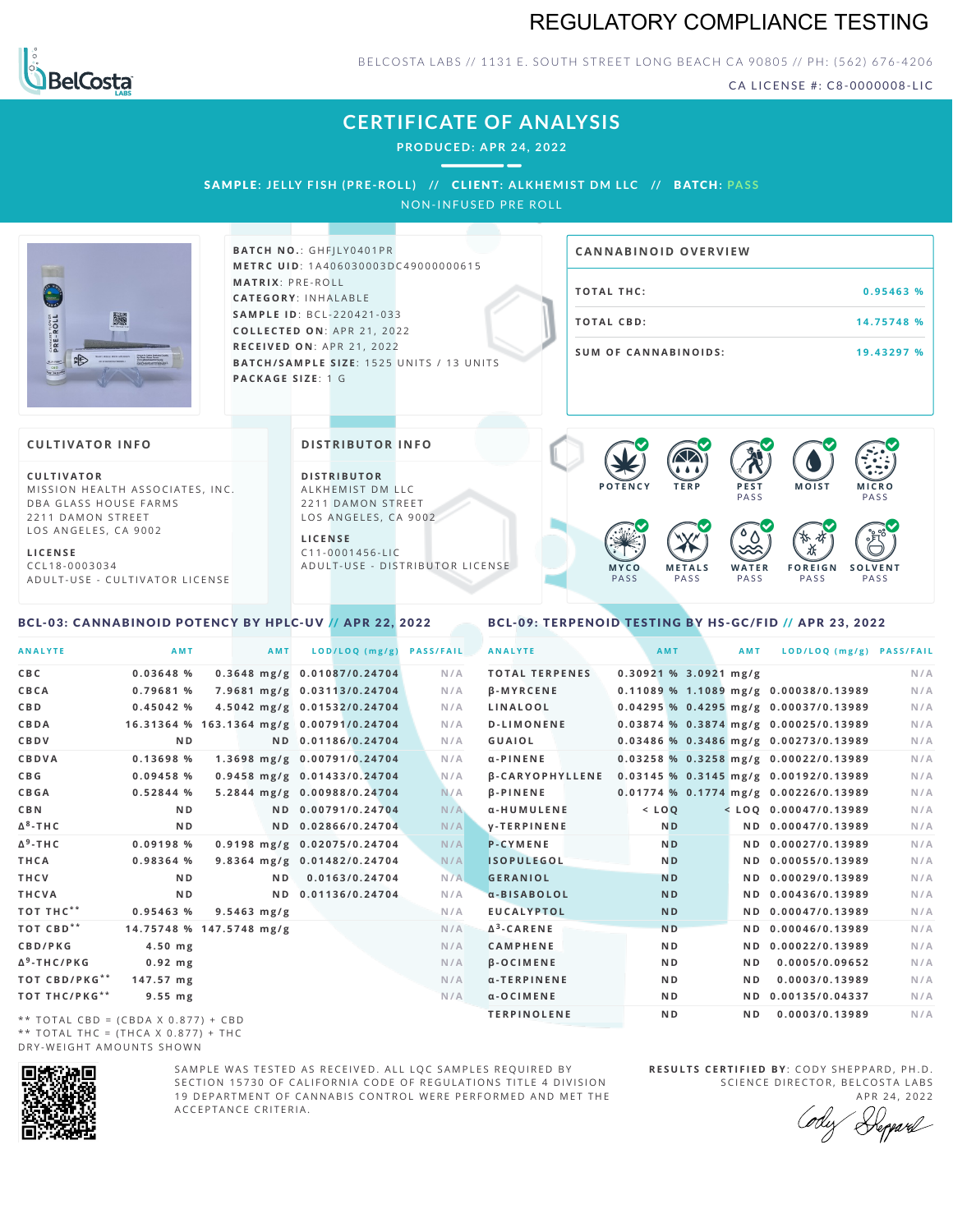# REGULATORY COMPLIANCE TESTING

#### <span id="page-1-0"></span>BCL-13: PESTICIDE TESTING BY GC/MS // APR 23, 2022

| LOD/LOQ (µg/g)<br><b>ANALYTE</b><br>$AMT(\mu g/g)$<br>LIMIT<br><b>CAPTAN</b><br>0.03114/0.09432<br>N D<br>$0.7 \mu g/g$<br><b>CHLORDANE</b><br>ND.<br>Any amt<br><b>CHLORDANE CIS</b><br>0.01101/0.03339<br>N D<br>0.01054/0.03185<br><b>CHLORDANE TRANS</b><br>ND.<br><b>CHLORFENAPYR</b><br>0.02374/0.07188<br>N <sub>D</sub><br>Any amt |  |  |                  |
|--------------------------------------------------------------------------------------------------------------------------------------------------------------------------------------------------------------------------------------------------------------------------------------------------------------------------------------------|--|--|------------------|
|                                                                                                                                                                                                                                                                                                                                            |  |  | <b>PASS/FAIL</b> |
|                                                                                                                                                                                                                                                                                                                                            |  |  | <b>PASS</b>      |
|                                                                                                                                                                                                                                                                                                                                            |  |  | <b>PASS</b>      |
|                                                                                                                                                                                                                                                                                                                                            |  |  | N/A              |
|                                                                                                                                                                                                                                                                                                                                            |  |  | N/A              |
|                                                                                                                                                                                                                                                                                                                                            |  |  | <b>PASS</b>      |

| <b>ANALYTE</b>                      | LIMIT         | $AMT(\mu g/g)$ | $LOD/LOQ$ ( $\mu g/g$ ) | <b>PASS/FAIL</b> |
|-------------------------------------|---------------|----------------|-------------------------|------------------|
| <b>CHLORPYRIFOS</b>                 | Any amt       | ND.            | 0.01107/0.03363         | <b>PASS</b>      |
| <b>DICHLORVOS</b>                   | Any amt       | ND.            | 0.01166/0.03535         | <b>PASS</b>      |
| <b>METHYL PARATHION</b>             | Any amt       | ND.            | 0.01338/0.04056         | <b>PASS</b>      |
| PENTACHLORONI-<br><b>TROBENZENE</b> | $0.1 \mu g/g$ | ND.            | 0.01391/0.04221         | <b>PASS</b>      |
|                                     |               |                |                         |                  |

### BCL-05: RESIDUAL PESTICIDE ANALYSIS BY LC-MS/MS ESI // APR 23, 2022

| <b>ANALYTE</b>             |               | LIMIT $AMT(\mu g/g)$ | LOD/LOQ (µg/g) | <b>PASS/FAIL</b> | <b>ANALYTE</b>                |               | LIMIT AMT (µg/g) | LOD/LOQ (µg/g) PASS/FAIL |             |
|----------------------------|---------------|----------------------|----------------|------------------|-------------------------------|---------------|------------------|--------------------------|-------------|
| <b>ABAMECTIN</b>           | $0.1 \mu g/g$ | N D                  | 0.01153/0.04   | <b>PASS</b>      | <b>METALAXYL</b>              | $2 \mu g/g$   | N D              | 0.00503/0.02             | PASS        |
| <b>ACEPHATE</b>            | $0.1 \mu g/g$ | N D                  | 0.00368/0.02   | <b>PASS</b>      | <b>METHIOCARB</b>             | Any amt       | N D              | 0.00503/0.02             | PASS        |
| <b>ACEQUINOCYL</b>         | $0.1 \mu g/g$ | ND                   | 0.00417/0.02   | <b>PASS</b>      | METHOMYL                      | 1 $\mu$ g/g   | N D              | 0.00494/0.02             | PASS        |
| <b>ACETAMIPRID</b>         | $0.1 \mu g/g$ | N D                  | 0.00464/0.02   | <b>PASS</b>      | <b>MEVINPHOS</b>              | Any amt       | N D              |                          | PASS        |
| <b>ALDICARB</b>            | Any amt       | N D                  | 0.01109/0.04   | <b>PASS</b>      | <b>MEVINPHOSI</b>             |               | N D              | 0.00163/0.0084           | N/A         |
| <b>AZOXYSTROBIN</b>        | $0.1 \mu g/g$ | ND                   | 0.00639/0.02   | <b>PASS</b>      | <b>MEVINPHOS II</b>           |               | N D              | 0.00542/0.0316           | N/A         |
| <b>BIFENAZATE</b>          | $0.1 \mu g/g$ | N D                  | 0.00355/0.02   | <b>PASS</b>      | MYCLOBUTANIL                  | $0.1 \mu g/g$ | N D              | 0.00867/0.04             | PASS        |
| <b>BIFENTHRIN</b>          | $3 \mu g/g$   | ND                   | 0.00473/0.04   | <b>PASS</b>      | <b>NALED</b>                  | $0.1 \mu g/g$ | N D              | 0.00328/0.02             | PASS        |
| <b>BOSCALID</b>            | $0.1 \mu g/g$ | N D                  | 0.00494/0.02   | PASS             | OXAMYL                        | $0.5 \mu g/g$ | N D              | 0.00455/0.02             | PASS        |
| CARBARYL                   | $0.5 \mu g/g$ | N D                  | 0.00295/0.02   | PASS             | PACLOBUTRAZOL                 | Any amt       | N D              | 0.00714/0.04             | PASS        |
| CARBOFURAN                 | Any amt       | N D                  | 0.00613/0.02   | <b>PASS</b>      | <b>PERMETHRIN</b>             | $0.5 \mu g/g$ | N D              |                          | PASS        |
| CHLORANTRANIL-             | $10 \mu g/g$  | N D                  | 0.00697/0.04   | PASS             | PERMETHRIN CIS                |               | N D              | 0.00237/0.0082           | N/A         |
| <b>IPROLE</b>              |               |                      |                |                  | PERMETHRIN TRANS              |               |                  | ND 0.00245/0.0118        | N/A         |
| <b>CLOFENTEZINE</b>        | $0.1 \mu g/g$ | N D                  | 0.0054/0.02    | <b>PASS</b>      | <b>PHOSMET</b>                | $0.1 \mu g/g$ | N D              | 0.0043/0.02              | PASS        |
| COUMAPHOS                  | Any amt       | N D                  | 0.00215/0.02   | <b>PASS</b>      | PIPERONYLBUTO-                | $3 \mu g/g$   | N D              | 0.00247/0.02             | PASS        |
| CYFLUTHRIN                 | $2 \mu g/g$   | ND                   | 0.05508/0.2    | <b>PASS</b>      | XIDE                          |               |                  |                          |             |
| <b>CYPERMETHRIN</b>        | 1 $\mu$ g/g   | N D                  | 0.00556/0.04   | <b>PASS</b>      | <b>PRALLETHRIN</b>            | $0.1 \mu g/g$ | N D              | 0.00392/0.02             | PASS        |
| <b>DAMINOZIDE</b>          | Any amt       | N D                  | 0.00227/0.04   | <b>PASS</b>      | PROPICONAZOLE                 | $0.1 \mu g/g$ | N D              | 0.0024/0.02              | PASS        |
| <b>DIAZINON</b>            | $0.1 \mu g/g$ | N D                  | 0.00487/0.02   | <b>PASS</b>      | <b>PROPOXUR</b>               | Any amt       | N D              | 0.00374/0.02             | <b>PASS</b> |
| <b>DIMETHOATE</b>          | Any amt       | N D                  | 0.00354/0.02   | <b>PASS</b>      | <b>PYRETHRINS</b>             | $0.5 \mu g/g$ | N D              |                          | PASS        |
| <b>DIMETHOMORPH</b>        | $2 \mu g/g$   | N D                  |                | <b>PASS</b>      | <b>PYRETHRINS PYRETHRIN I</b> |               | N D              | 0.00726/0.04             | N/A         |
| <b>DIMETHOMORPH I</b>      |               | N D                  | 0.00109/0.0078 | N/A              | PYRETHRINS PYRETHRIN II       |               |                  | ND 0.00754/0.02284       | N/A         |
| <b>DIMETHOMORPH II</b>     |               | N D                  | 0.0015/0.0122  | N/A              | PYRIDABEN                     | $0.1 \mu g/g$ | N D              | 0.0034/0.02              | PASS        |
| <b>ETHOPROPHOS</b>         | Any amt       | N D                  | 0.0041/0.02    | <b>PASS</b>      | <b>SPINETORAM</b>             | $0.1 \mu g/g$ | N D              |                          | PASS        |
| <b>ETOFENPROX</b>          | Any amt       | N D                  | 0.00274/0.02   | <b>PASS</b>      | <b>SPINETORAM J</b>           |               | N D              | 0.00329/0.016            | N/A         |
| <b>ETOXAZOLE</b>           | $0.1 \mu g/g$ | N D                  | 0.00385/0.02   | <b>PASS</b>      | <b>SPINETORAM L</b>           |               | N D              | 0.00157/0.016            | N/A         |
| <b>FENHEXAMID</b>          | $0.1 \mu g/g$ | N D                  | 0.01055/0.02   | <b>PASS</b>      | <b>SPINOSAD</b>               | $0.1 \mu g/g$ | N D              |                          | PASS        |
| <b>FENOXYCARB</b>          | Any amt       | N D                  | 0.00175/0.02   | <b>PASS</b>      | SPINOSAD A                    |               |                  | ND 0.00205/0.01438       | N/A         |
| <b>FENPYROXIMATE</b>       | $0.1 \mu g/g$ | N D                  | 0.00481/0.02   | <b>PASS</b>      | SPINOSAD D                    |               |                  | ND 0.00104/0.00498       | N/A         |
| <b>FIPRONIL</b>            | Any amt       | N D                  | 0.00478/0.02   | PASS             | <b>SPIROMESIFEN</b>           | $0.1 \mu g/g$ | N D              | 0.00944/0.04             | PASS        |
| FLONICAMID                 | $0.1 \mu g/g$ | N D                  | 0.00398/0.02   | PASS             | SPIROTETRAMAT                 | $0.1 \mu g/g$ | N D              | 0.00208/0.02             | PASS        |
| FLUDIOXONIL                | $0.1 \mu g/g$ | N D                  | 0.01369/0.04   | PASS             | SPIROXAMINE                   | Any amt       | N D              | 0.00344/0.02             | PASS        |
| HEXYTHIAZOX                | $0.1 \mu g/g$ | N D                  | 0.00297/0.02   | PASS             | <b>TEBUCONAZOLE</b>           | $0.1 \mu g/g$ | N D              | 0.00816/0.04             | PASS        |
| <b>IMAZALIL</b>            | Any amt       | N D                  | 0.0056/0.02    | PASS             | <b>THIACLOPRID</b>            | Any amt       | N D              | 0.0039/0.02              | PASS        |
| <b>IMIDACLOPRID</b>        | $5 \mu g/g$   | N D                  | 0.00645/0.02   | PASS             | <b>THIAMETHOXAM</b>           | $5 \mu g/g$   | N D              | 0.00358/0.02             | PASS        |
| <b>KRESOXIM-</b><br>METHYL | $0.1 \mu g/g$ | N D                  | 0.00339/0.02   | PASS             | TRIFLOXYSTROB-<br>IN          | $0.1 \mu g/g$ | N D              | 0.00421/0.02             | PASS        |